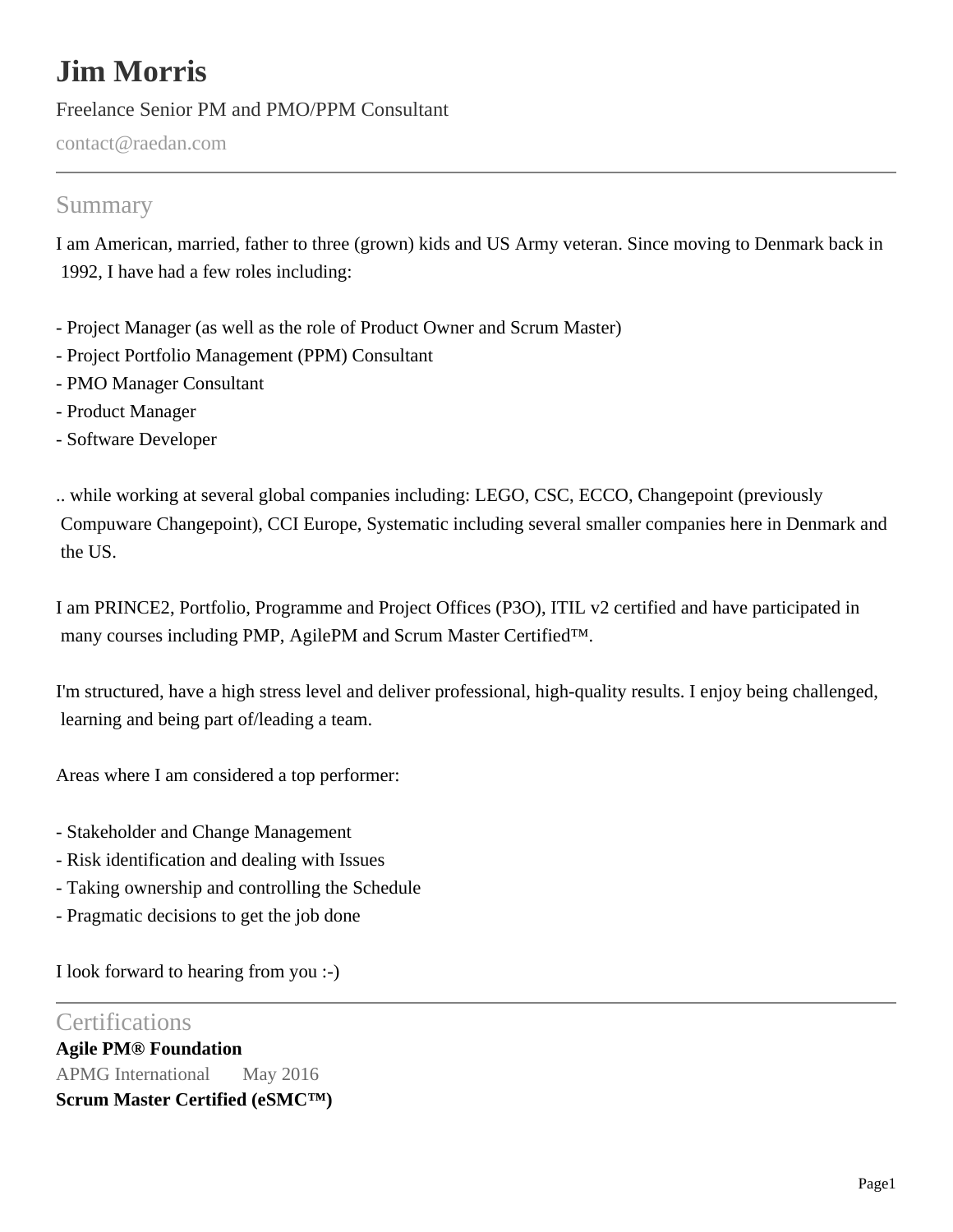SCRUMstudy - Accreditation Body for Scrum and Agile;Download Free Scrum Body of Knowledge(340 pages) April 2016

#### **P3O - Portfolio, Programme and Project Offices**

APMG International License P3OR/003567 April 2012

#### **PRINCE2**

APMG International License P2R/882633 April 2012

#### **ITIL v2**

Pink Elephant September 2007

# Courses

#### **Enterprise Architect**

JN Data ITIL v2

#### **Product Manager**

Systematic CMM

#### **Freelance Senior PM and PMO/PPM Consultant**

Raedan Consulting ApS SCRUM Master PMP Preparation Agile PM Successive Principle: Proactive Management of Uncertainty

# **Product Manager/Project Manager** CCI Europe Process Mapping

#### **Project Manager and Software Developer**

ECCO Shoes Konflikthåndtering Facilitering

#### **Project Manager and Senior PMO/PPM Consultant**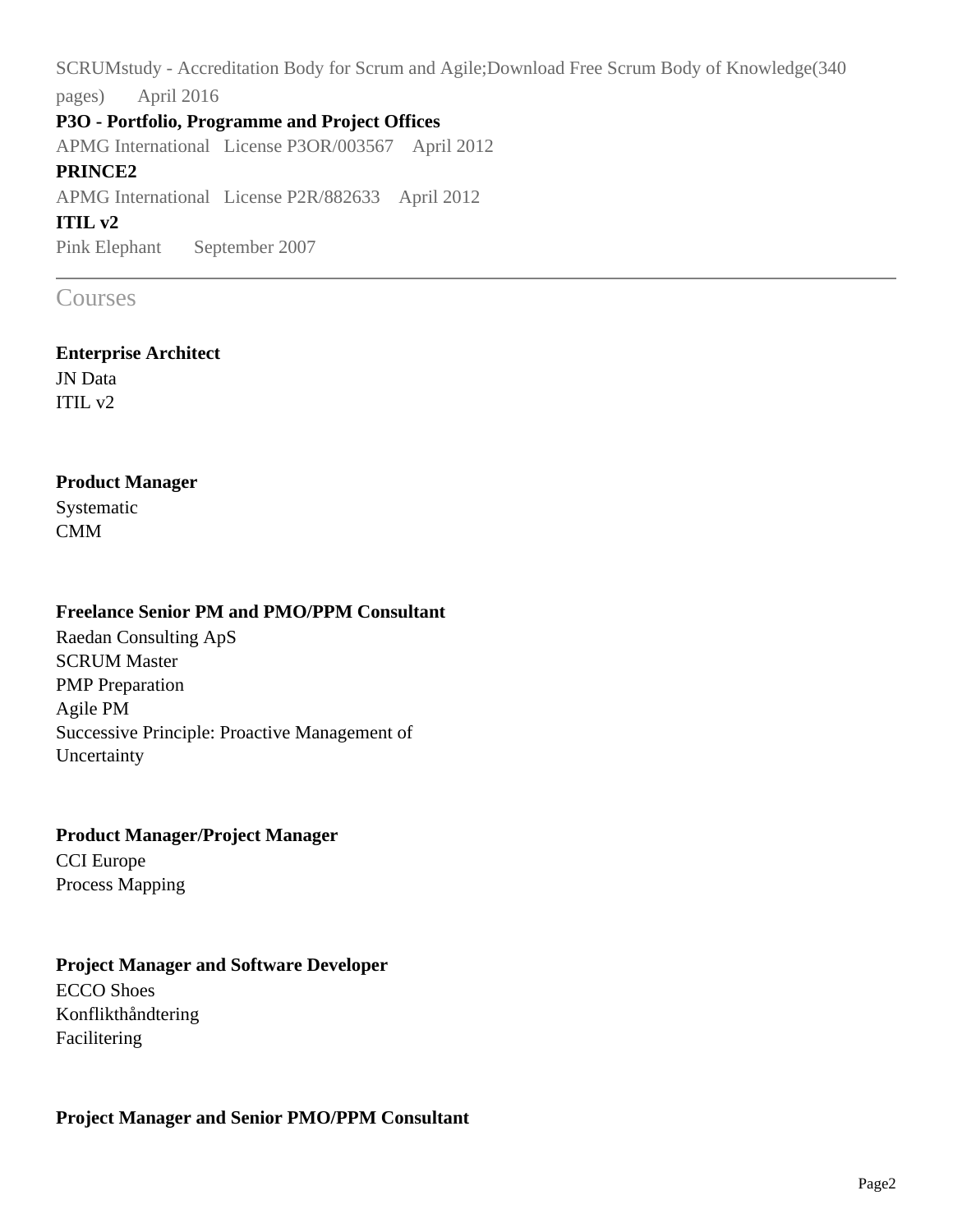Compuware Optimal PMOs P3O - Portfolio, Program P3OR/003567 PRINCE2: Foundation P2R/882633 International Sales and Marketing Management courses

## **Owner**

www.raedan.com Kotter's Change Model

#### **US Army Drill Team** US Army US Army Leadership Academy

# **Experience**

## **Project Manager/Product Owner (consultant) at CSC - Computer Sciences Corporation**

#### January 2016 - Present (8 months)

I am responsible for two projects which are part of a Danish IT platform called Praksys. The solution will provide:

- citizen's choice of doctor
- reimbursement to service providers
- universal treatment of union agreements in relation to services
- planning of future improvements to the sector

My duties include:

- ensuring delivery of the agreed functionality
- coordinating between several teams: the client (representing the 5 Danish regions), offshore development
- (India), onshore testing (Denmark)
- workshops/demos
- following-up and managing risks/issues

# **Freelance Senior PM and PMO/PPM Consultant at Raedan Consulting ApS**

#### September 2014 - Present (2 years)

Raedan offers project management services and helps organizations get the most value from their Project Management Office (PMO) investments and Project Portfolio Management (PPM) implementations.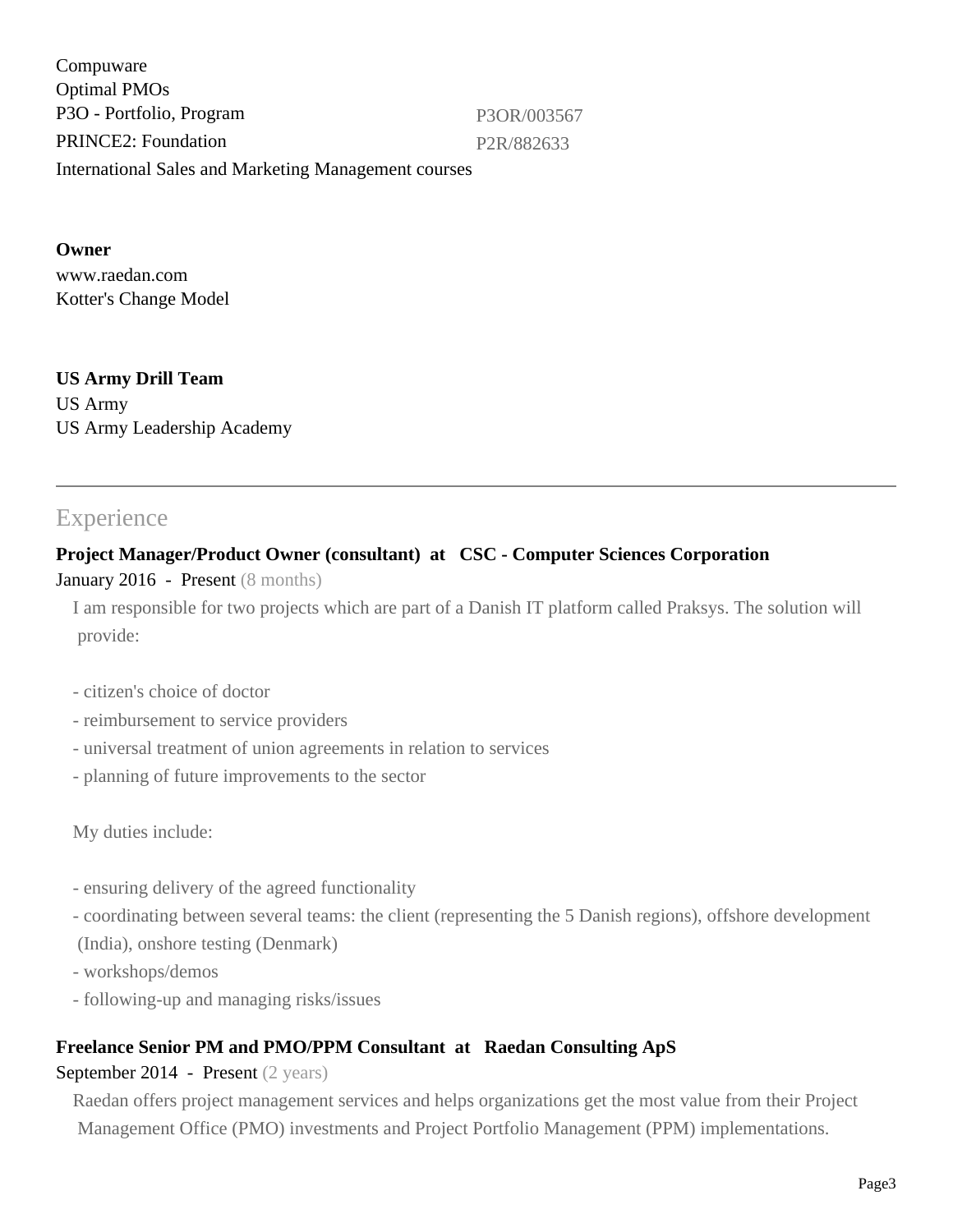#### **Project Manager/PMO Consultant at LEGO Group**

# October 2014 - December 2015 (1 year 3 months)

(Temporary Contract) Responsible for establishing a program office to support the successful delivery of a +300M DKK initiative: A complete rewrite/porting of all business intelligence across LEGO globally within an existing SAP environment:

- Setup governance processes to support delivery
- Manage Program Releases: Ensure we hit our release dates
- Manage Program Resources: Ensure we have the resources we need
- Manage Onboarding: Ensure resources rollon/rolloff program smoothly
- Manage Change Control: Ensure project changes were properly captured and resolved
- Facilitate Issue Resolution and Risk Mitigation
- Adhoc Program Management
- Coordinate with 3rd-party Supplier (HCL) on all the above
- Ensure Best Practices are Established and Known

www.lego.com

#### **Project Manager and Senior PMO/PPM Consultant at Compuware**

#### April 2008 - September 2014 (6 years 6 months)

Lead the cross-cultural delivery team(s) and worked with client stakeholders to implement the agreed project scope delivering a market-leading, enterprise PPM solution called Changepoint.

Coached client stakeholders on implementing their processes and methodology within the Changepoint solution and how to develop a PMO.

Worked with sales team to complete RFI/Tender/Bid documentation.

Results: Turned crisis projects into reference customers; Lead the successful first implementation of Changepoint into new markets (South Africa and Mexico) which included managing local sub-contractors; Worked together with several suppliers to deliver one of the largest Changepoint implementations in North America; Consistently score high on customer approval surveys.

www.changepoint.com

#### **Enterprise Architect at JN Data**

#### August 2006 - April 2008 (1 year 9 months)

Helped ensure that technologies used directly contributed to the customer's and JN Data's strategy within a reusable, controlled framework.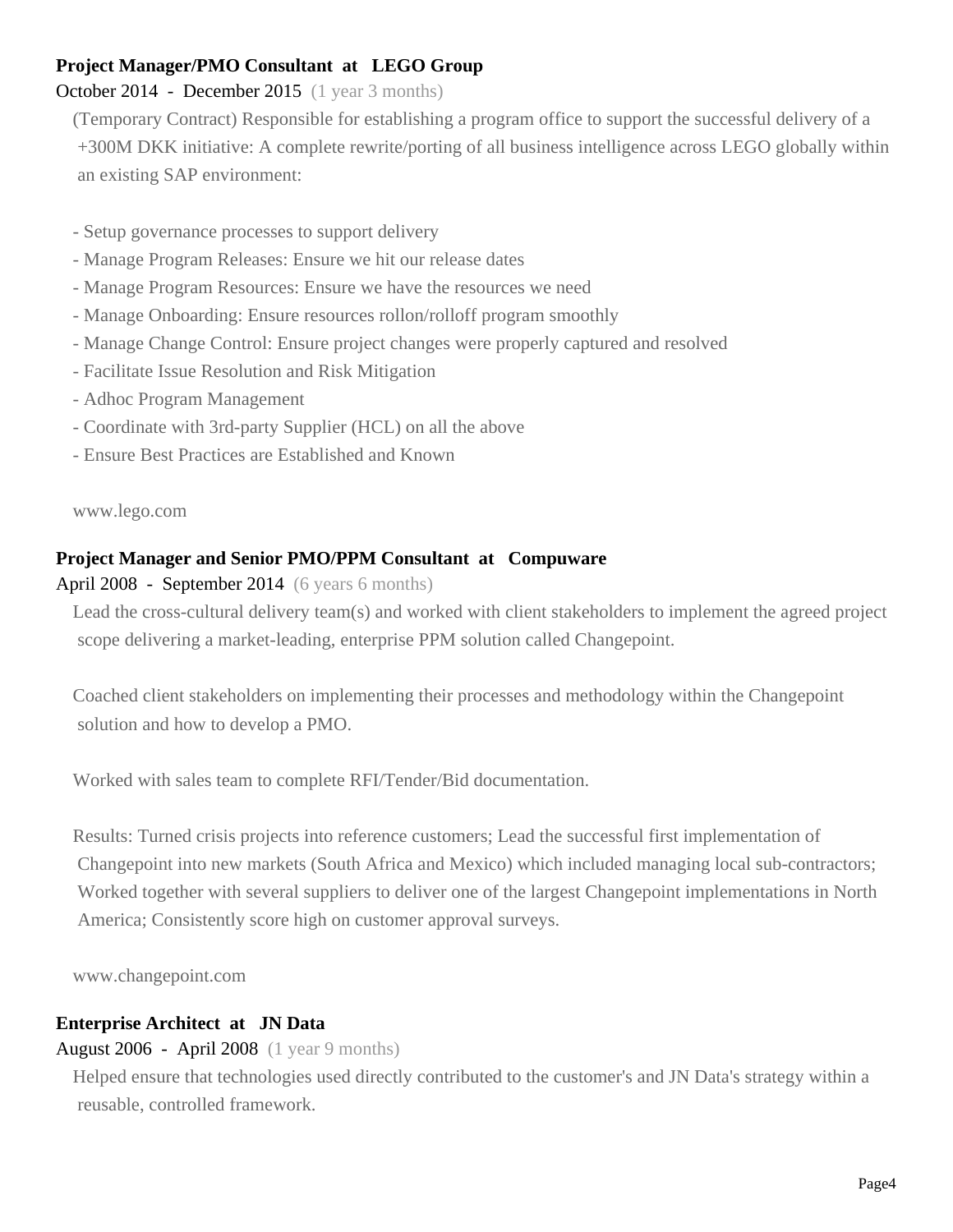Third-party partner management and point-of-contact for a set of solutions.

Results: Procurement and managing the implementation of a mission critical solution to handle the buying and selling of stocks and bonds for a major bank here in Denmark.

www.jndata.dk

#### **Owner at www.raedan.com**

#### August 2003 - March 2007 (3 years 8 months)

I helped organizations with the tools they needed to effectively communicate with English-speaking markets including: websites, presentation techniques, language skills and marketing collateral.

I got the chance to see the whole process of building a company: finding and acquiring clients, negotiating contracts, defining products and our market, managing the projects, closing the project and finally support and followup.

Results: I created a business that lasted for well over 4 years supporting myself and my family; Helped prepare executives before presentations, negotiations and other client-facing activities; Created several smaller websites; Coached several clients in presentation techniques.

#### **Product Manager at Systematic**

#### April 2002 - May 2003 (1 year 2 months)

Ensuring product strategy was always aligned with the market expectations and ensuring a trustworthy relationship between Systematic and the global organization.

Results: I took over managing the US office after the manager retired and was responsible for finding and negotiating with with his replacement; Created and implemented a new approach to product communications.

www.systematic.com

#### **Product Manager/Project Manager at CCI Europe**

#### October 1998 - April 2002 (3 years 7 months)

Responsible for facilitating market knowledge internally, informing our market of the solution roadmap and communicating development progress. I also managed projects that included our key customer's involvement.

I was the point-of-contact on all product related inquiries from the CCI User Group. Key player during strategic pre-sales activities including trade shows.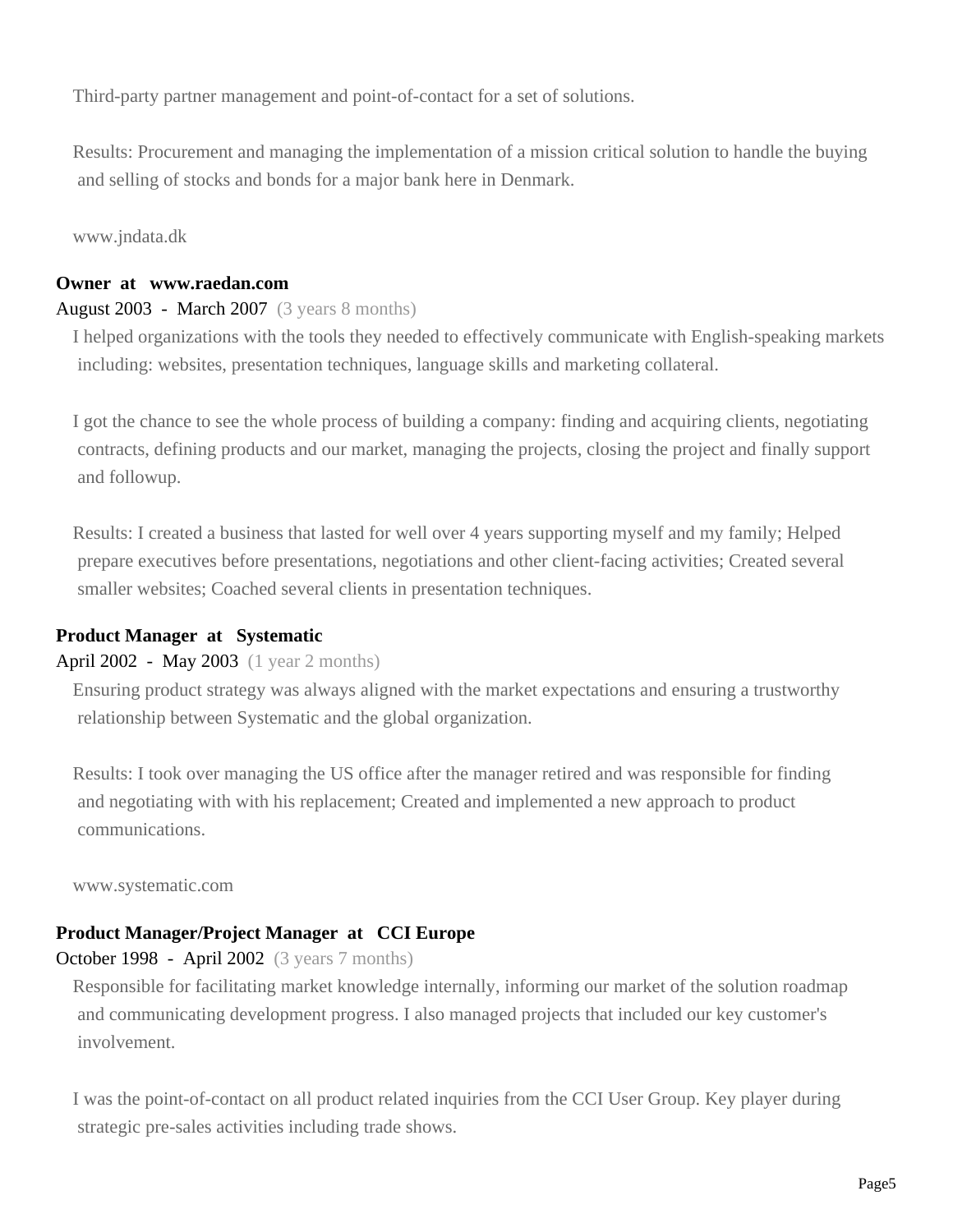Results: I was responsible for gathering global requirements for a major development with our prepress solution; Consulted on several high-profile projects across Europe.

www.ccieurope.com

#### **Project Manager and Software Developer at ECCO Shoes**

February 1995 - October 1998 (3 years 9 months)

Managing projects with MS Project which included participation from a wide range of departments within the organization.

I was also responsible for 3 separate solutions that were key to the production estimating and sales processes. That responsibly included: project management, software development (when needed), end-user training and working with external suppliers.

Results: Developing several key solutions that were rolled-out globally and which contributed to a more dynamic sales organizaiton and real-time production estimates.

www.ecco.com

#### **US Army Drill Team at US Army**

August 1984 - March 1988 (3 years 8 months)

I was a member of The First Presidential Marching Platoon as well as The US Army Drill Team based in Fort Myer, Virginia.

Results: I survived :-)

http://www.oldguard.mdw.army.mil/home http://www.oldguard.mdw.army.mil/specialty-platoons/us-drill-team

# **Projects**

#### **Product Owner/Project Manager; Aarhus, Denmark**

January 2016 to Present

#### Members:Jim Morris, Lars Johansen, Jens Højriis Aarup, Gurdeep Singh, Bettina Graabech

CSC Scandihealth: I am responsible for two areas of a country-wide IT platform called Praksys.dk - a solution which will provide:

- citizen's choice of doctor
- reimbursement to service providers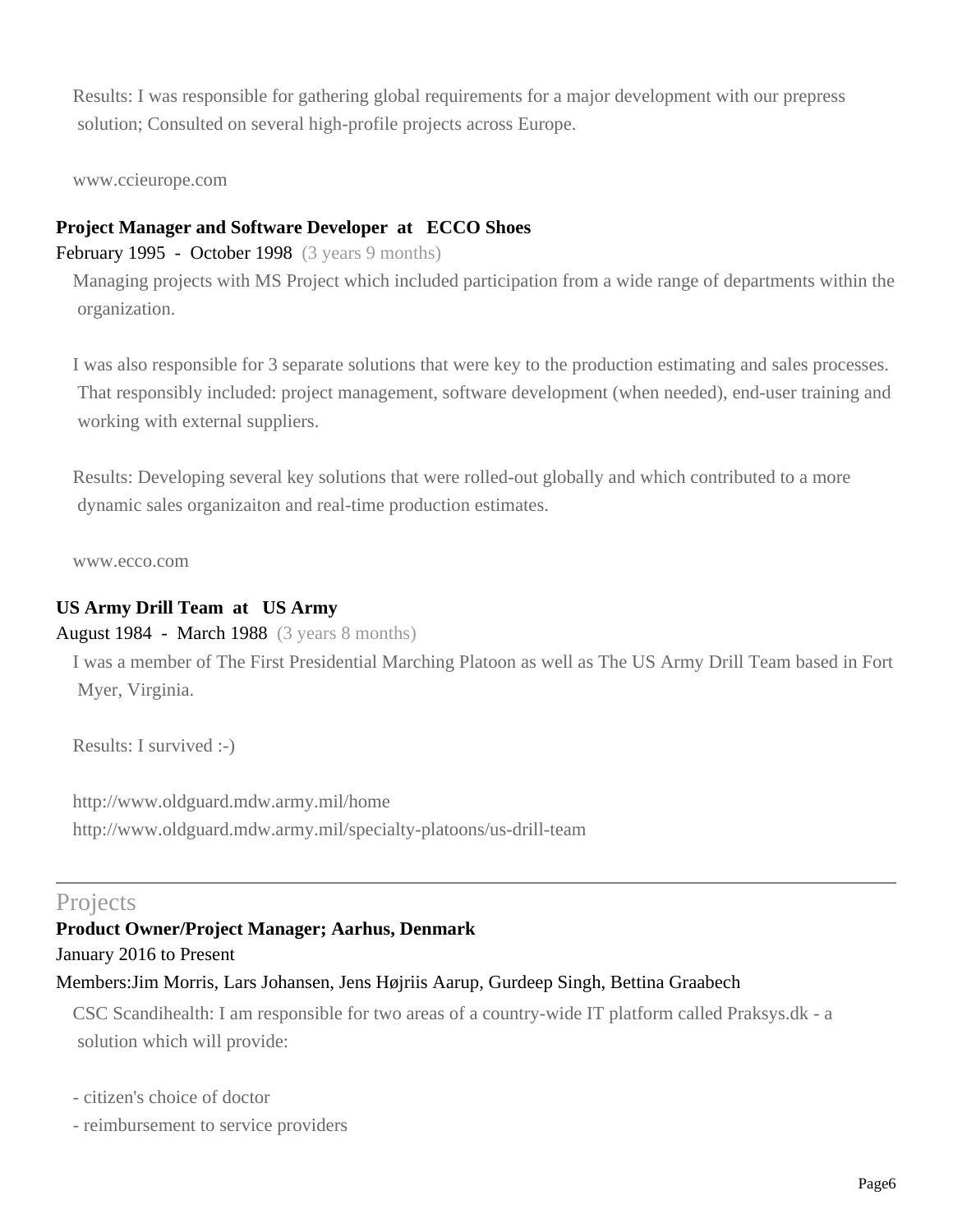- universal treatment of union agreements in relation to services
- planning of future improvements to the sector

My work consists of coordination between the client (representing the 5 Danish regions), the offshore (India) and onshore (Denmark) development/testing teams.

#### **PMO Manager; Billund, Denmark**

#### September 2014 to December 2015

#### Members:Jim Morris, Graham Sarjantson, Hans William Falck

The BICF (Business Intelligence Concepts Foundation) program was a complete porting of the existing business intelligence solutions onto a single, global platform. It consisted of over 70 tracks and had a budget over 350 DKK. I was responsible for establishing and managing a program management office (PMO) to support the program.

#### **Project Manager; Marseille, France**

November 2013 to April 2014

#### Members:Jim Morris, Luís Ataide

Worked as the PM to implement the Changepoint PPM solution across a global IT service provider.

#### **Project Manager; Mexico City, Mexico**

#### September 2012 to November 2013

#### Members:Jim Morris, Graciela Barcenas Perez

I lead the implementation of Changepoint PPM, with the focus being, to get the client up and running in the shortest amount of time possible.

Based on these results, Compuware begun offering a "fast-track" based methodology to clients with a lower implementation cost but with a faster return-on-investment (ROI) expectation.

#### **Project Manager; Cambridge, UK**

#### September 2011 to January 2012

#### Members:Jim Morris, Andy Dye, Colin Ransom, Mark Lemon, Darren Ambler

I was responsible for the implementation of Changepoint PSA and worked together with the local team to define the requirements and implement the new project management methodology and financial tracking of project costs.

#### **Project Manager; Cape Town, South Africa** March 2012 to September 2012

#### Members:Jim Morris, Marlene Van Eck (PMP), Kobus Meyer

I represented Compuware as the local PM during the implementation of Changepoint PPM. I had responsibility for a succesful delivery including:

- requirements gathering
- leading the onshore development team
- resource allocation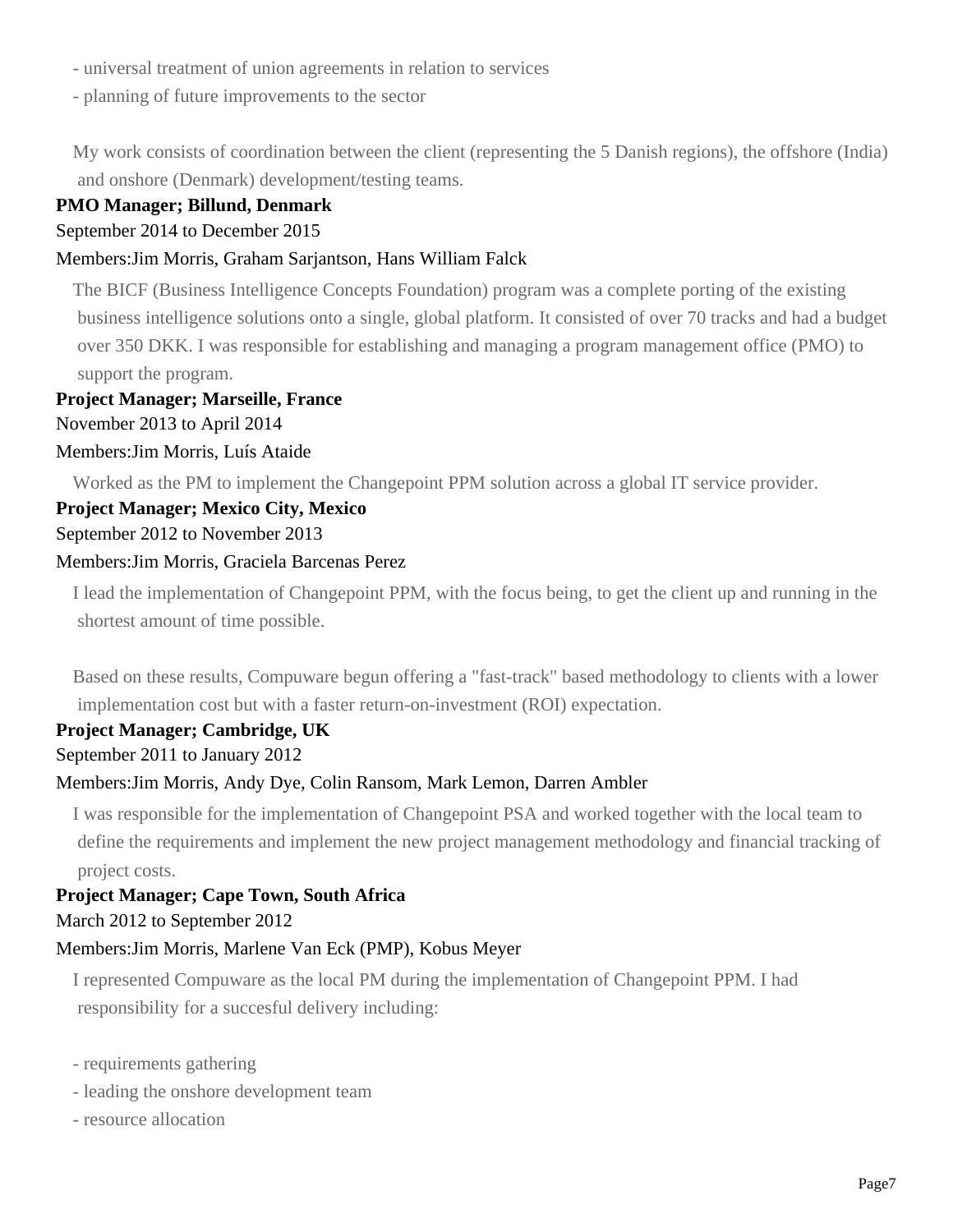- offshore development coordination
- overall customer relationship handling including scope change management

## **Project Manager; Hong Kong**

#### January 2012 to April 2012

#### Members:Jim Morris

I was the local PM to upgrade and consolidate a global client's solution as well as implement new functionality to support the new organization.

#### **Senior Consultant; McLean, Virginia, USA**

#### May 2011 to September 2011

#### Members:Jim Morris, Brian Short, PMP, Ajit Kalura, Padraic McPherson

I was responsible for a part of a larger implementation of Changepoint PPM. My section supplied all the reports, KPIs and dashboards for the global organization.

#### **Senior Consultant; Doha, Qatar**

November 2010 to February 2011

#### Members:Jim Morris, Hany Fikry

I was part of a team to lead the first implementation of Changepoint PPM in the Middle East.

#### **Project Manager; Johannesburg, South Africa**

June 2010 to October 2010

#### Members:Jim Morris, Lynette Villet, Werner Van Der Merwe

I was the local PM leading the first implementation of Changepoint PPM in South Africa. There was a local 3rd-party consultancy team I also had to manage - enabling them to take-over the maintenance after the project was complete.

# **Project Manager; Liege, Belgium**

October 2009 to May 2010

#### Members:Jim Morris, Bill Harrison, Chloe Moreale, Deborah Rousseau, Emile van der Berg, Jan Borghs

I took-over a project which had some major problems and end-up delivering a success. Besides implementing the project, I helped guide the client during the establishment of their PMO/Process Improvement organization.

#### **ECCO Prototype System; Denmark**

#### September 1996 to October 1998

#### Members:Jim Morris

Responsible for a solution to capture all sales estimates from the markets based on the shoe prototypes.

#### **ECCO Sales System; Denmark**

March 1995 to Present

#### Members:Jim Morris, Ken Graversen

The solution was used by the global sales force to enter orders from clients which then was synced centrally in Denmark to be used in production planning.

There were scheduled releases 3 times a year requiring requirements and release management.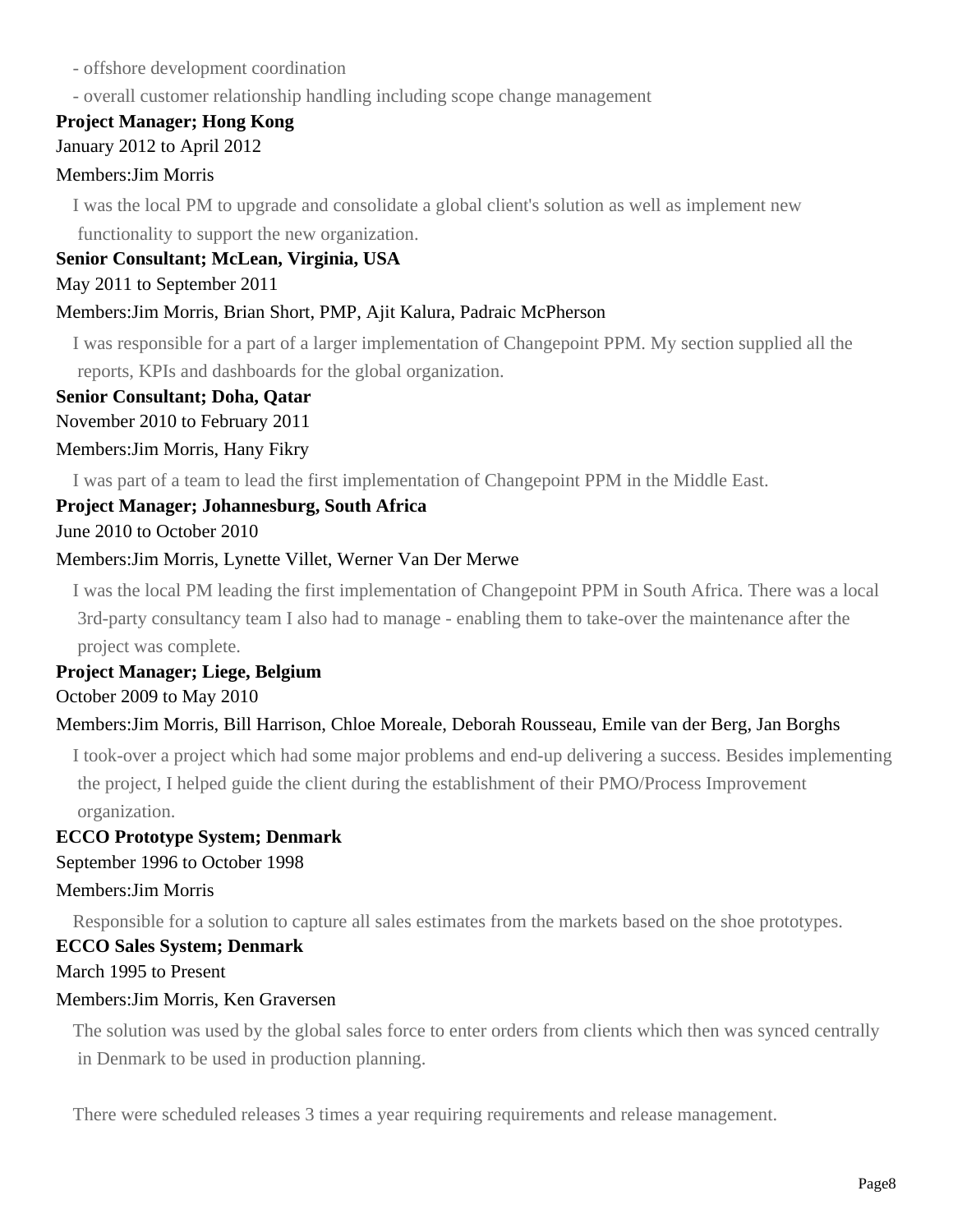I started as the programmer and ended as the Product Owner/Project Manager.

# Volunteer Experience

#### **Mentor at Venture City Horsens**

#### August 2016 - Present

"I foreningen Venture City Horsens har vi samlet viden, erfaring og de bedste kompetencer fra dygtige mentorer og Business Angels. De interesserer sig for at hjælpe dig, hvis du både har det rette personlige mindset og en idé, en prototype eller et produkt, men har behov for hjælp til at komme videre. Fælles for dem alle er, at de brænder for at bidrage til at udvikle Horsens som den succes, vi alle kender."

www.venturecity.dk

# **Organizations Rebild National Park Society (rebildfesten.dk)** Board Member January 1997 to January 1998

## Skills & Expertise

**Project Portfolio Management PMO Project Management Project Delivery Consulting ITIL PRINCE2 Business Analysis Pre-sales Presentations Project Governance Solution Selling Business Process Improvement MS Project P3O Changepoint International Project Management PMBOK Training Management Governance Team Management**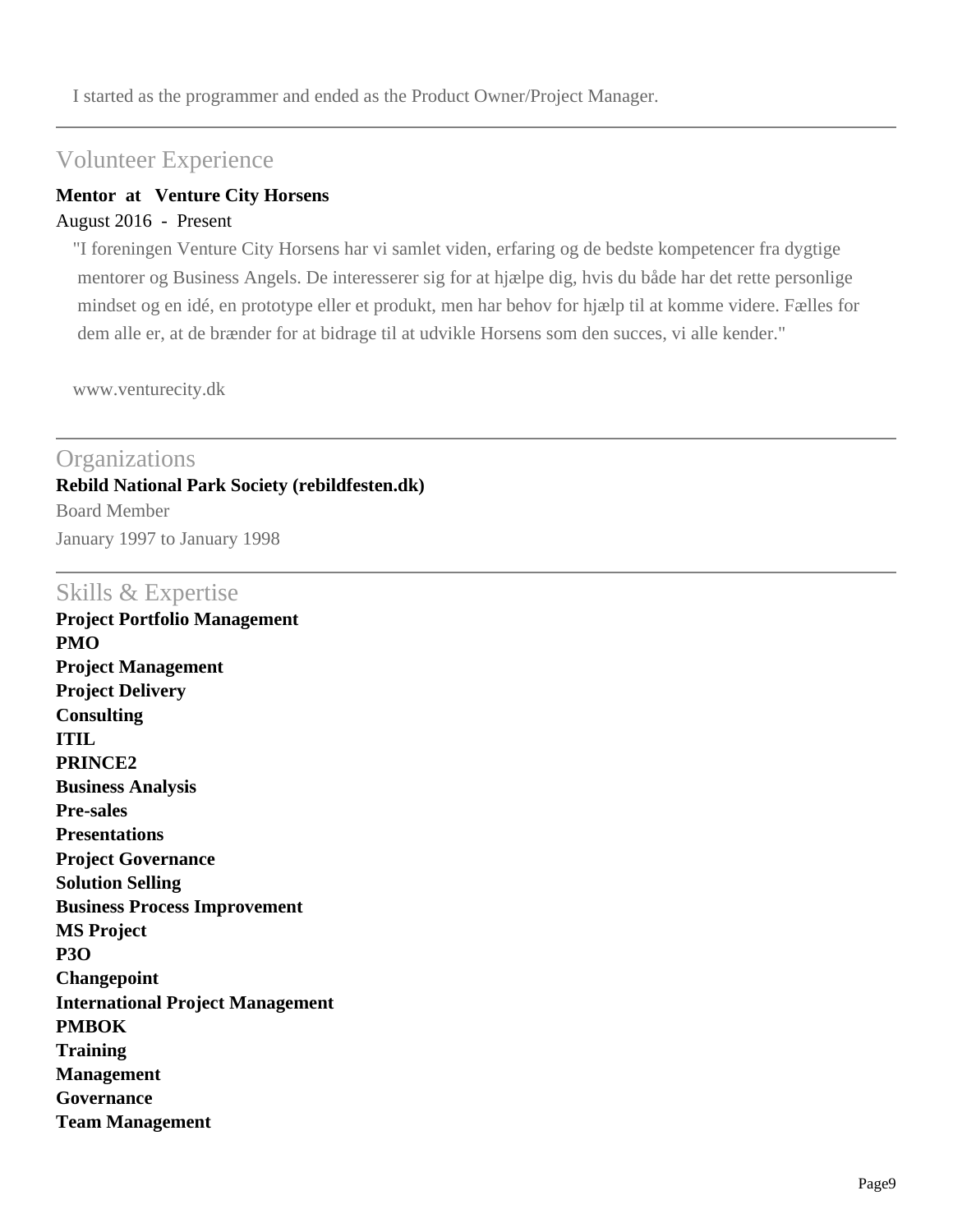**Strategy Cross-cultural Long-term Customer Relationships Business Process Mapping Software Documentation PMP Software Project Management Certified Project Manager Process Mapping Training Skills Virtual Teams Enterprise Software Professional Services Requirements Gathering Program Management IT Strategy Change Management Business Process WordPress PHP**

# Languages

**English** (Native or bilingual proficiency) **Danish** (Native or bilingual proficiency)

# **Education**

**Erhvervsakademi Dania** Associates in IT Technology / Datamatiker, Software Development, 1993 - 1995 **Northern Virginia Community College**

Information Technology, Computer Science, 1985 - 1989

# Interests

Blogging, American History, Southern food, Gardening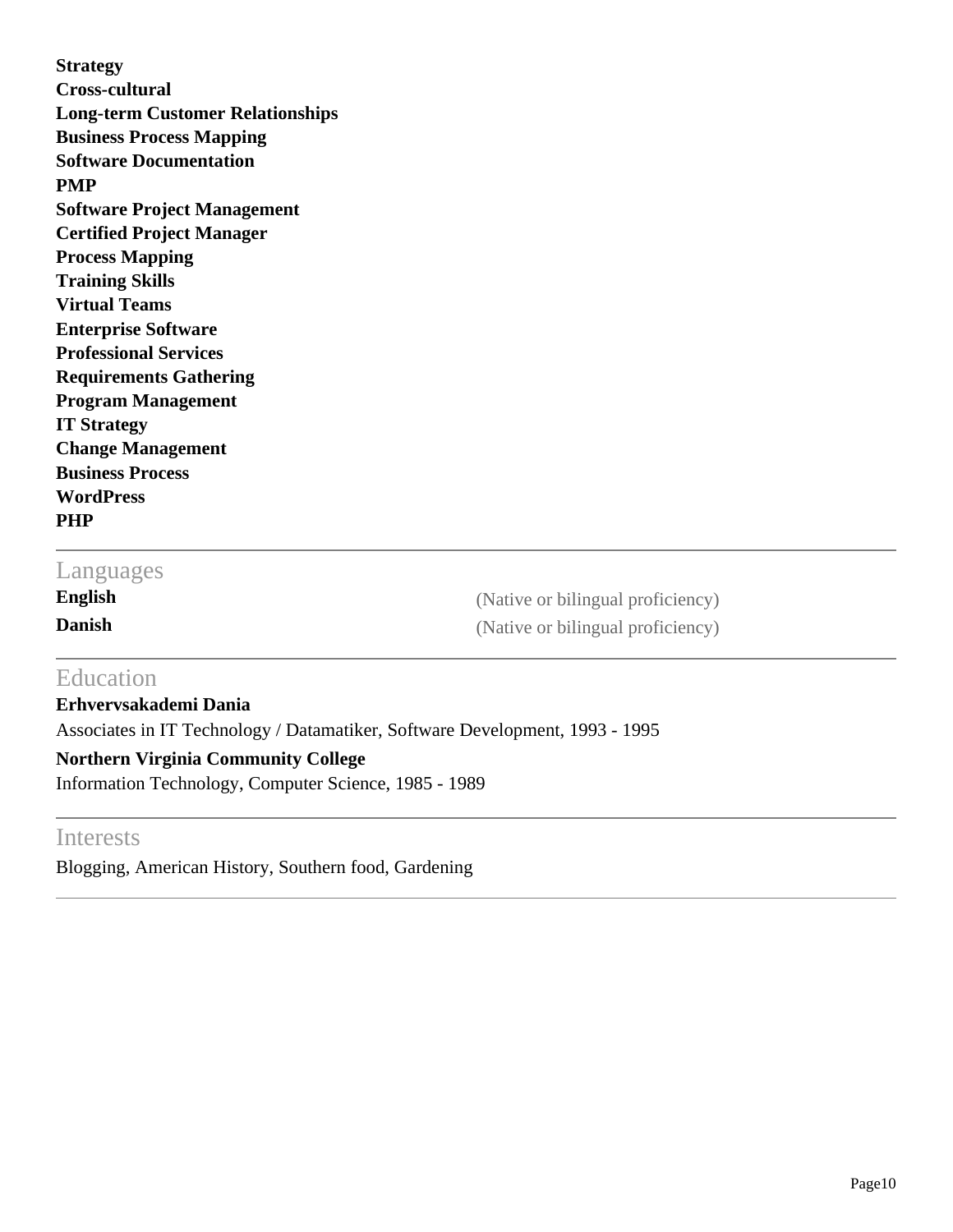# **Jim Morris**

Freelance Senior PM and PMO/PPM Consultant

contact@raedan.com

# Linked in.

# **11** people have recommended Jim

"I have had the privilege of working with Jim in LEGO System during the past few months. Among the many things that I will miss about Jim is that he always brings a positive attitude towards his work, his ability to make me see things differently, his impressive knowledge of project office management - and not least his warmth of character and sense of humour. I have enjoyed working with him."

## **— Anneline Lundsgaard Haubjerg***, Project Manager Consultant, kaastrup|andersen a/s*, was with another company when working with Jim at LEGO Group

"I had the chance to work with Jim on an implementation project that lasted several months. Firstly it was his wealth of knowledge of his product and how he shared that with us that impressed me. Secondly, his ability to resolve issues and give feedback to us was also of note. Jim had the ability to communicate with different users on the system based on their experience level. Also most of the Project Managers on the project was in and out of his sessions due to work load, but not once did Jim show his frustration around it or did it prevent him from delivering a successful project that finally went live in 2013. Since then Jim was always on hand to assist even though he was no longer responsible for the project. "

#### **— Kobus Meyer***, Project Manager, PMO - Emerging Markets Digital, Visa Cape Town*, was Jim's client

"Jim took over a project that was crashing. Within a very short time, he regained the stakeholder's confidence and brought the project back on track. He delivered the project on time and on budget."

#### **— Wim Vanden Driessche**, managed Jim at Compuware

"Jim's approach is pragmatic, to-the-point and well appreciated by the customer, always willing to go the extra mile to ensure the successful delivery of a project. Jim is able to communicate equally well at top management level as with all other project team members, a true trusted partner for all involved."

#### **— Jan Borghs**, worked directly with Jim at Compuware

"I had the pleasure to work with Jim in a project to deploy Changepoint on a French customer. He is an excellent project manager and highly knowledgeable in his field of business. He has exceptional interpersonal relationship with the team and customer. I highly recommend him to any company."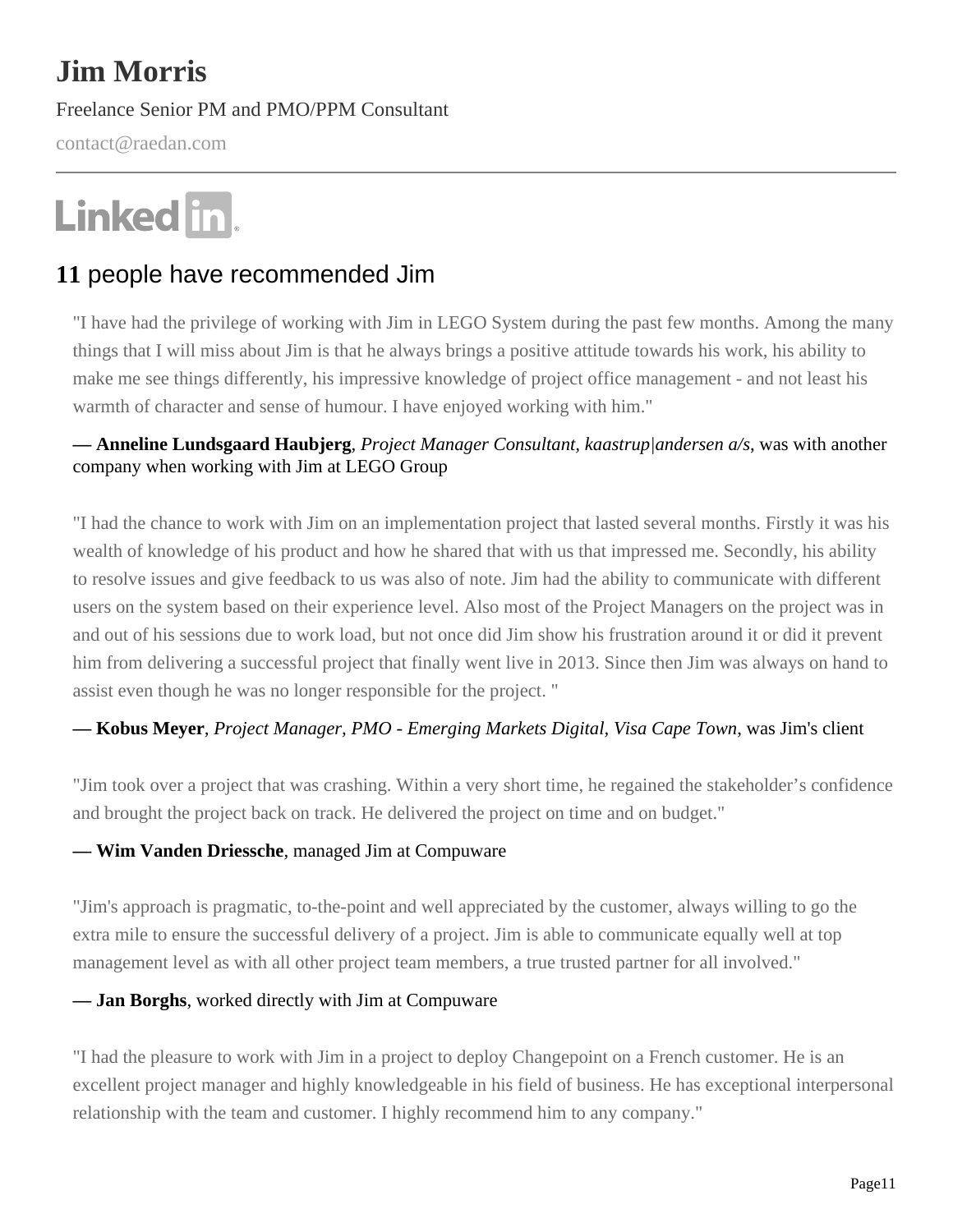#### **— Luís Ataide**, worked directly with Jim at Compuware

"Dear Reader, Jim consistently exceeded customer expectations through his professional commitment to excellence. His determination to deliver results on or ahead of schedule always ensured high levels of customer satisfaction. Jim is always a pleasure to work with, but never forgetting his sense of humor along the way!"

#### **— Jan-Otto Hansen**, worked directly with Jim at Compuware

"I have managed a few projects with Jim as the appointed IT architect. Jim was new in the company when we first worked together, but he approached the (rather difficult) tasks at hand with dedication, courage and a great deal of humor. Jim is a fast learner. Even though at times he was in "uncharted territory" technically, he quickly managed to get to the heart of the subject. Jim has been a great to work with as architect and technical sparring partner, but even more so as a good colleague."

#### **— Søren Dittmer**, worked directly with Jim at JN Data

""Jim has an engaging personality that positivly contributes to any group. He is professional and good at maintaining broad prospective of the situation - focusing on the end-target. It was a pleasure working with him""

#### **— Per Holm**, worked directly with Jim at JN Data

"Jim is reliable, loyal and engaged in his job with a good sense of humour. Jim takes initiatives on his own and hereby a good team-player. He works very analytic, systematic and structured, which often leads to the right conclusions and goals. Jim has great skills in the area of system architecture."

#### **— Peter Guldborg**, worked directly with Jim at JN Data

"Jim quickly emersed himself in the new role of Product Manager before unexpectently taking the leadership of the US office until a local replacement was found. Jim was great at understanding the needs of the US customers and channeling that information back into the organization. He performed well and kept his sense of humor considering the hectics challenges he faced. It was a pleasure working with him and I would reccomend him for any sort of a similar position."

#### **— Morten Tolbøl**, worked directly with Jim at Systematic

"I had the fortune to work with Jim in his capacity of Project Manager. After working closely with the customer in defining the scope, he effectively managed the team and delivered the project on-time and within the parameters that the customer defined at the outset of the project. He was held in high esteem by all within CCI Europe as a trustworthy and reliable person. Jim is creative, motivated and dedicated. He turns challenges into opportunities."